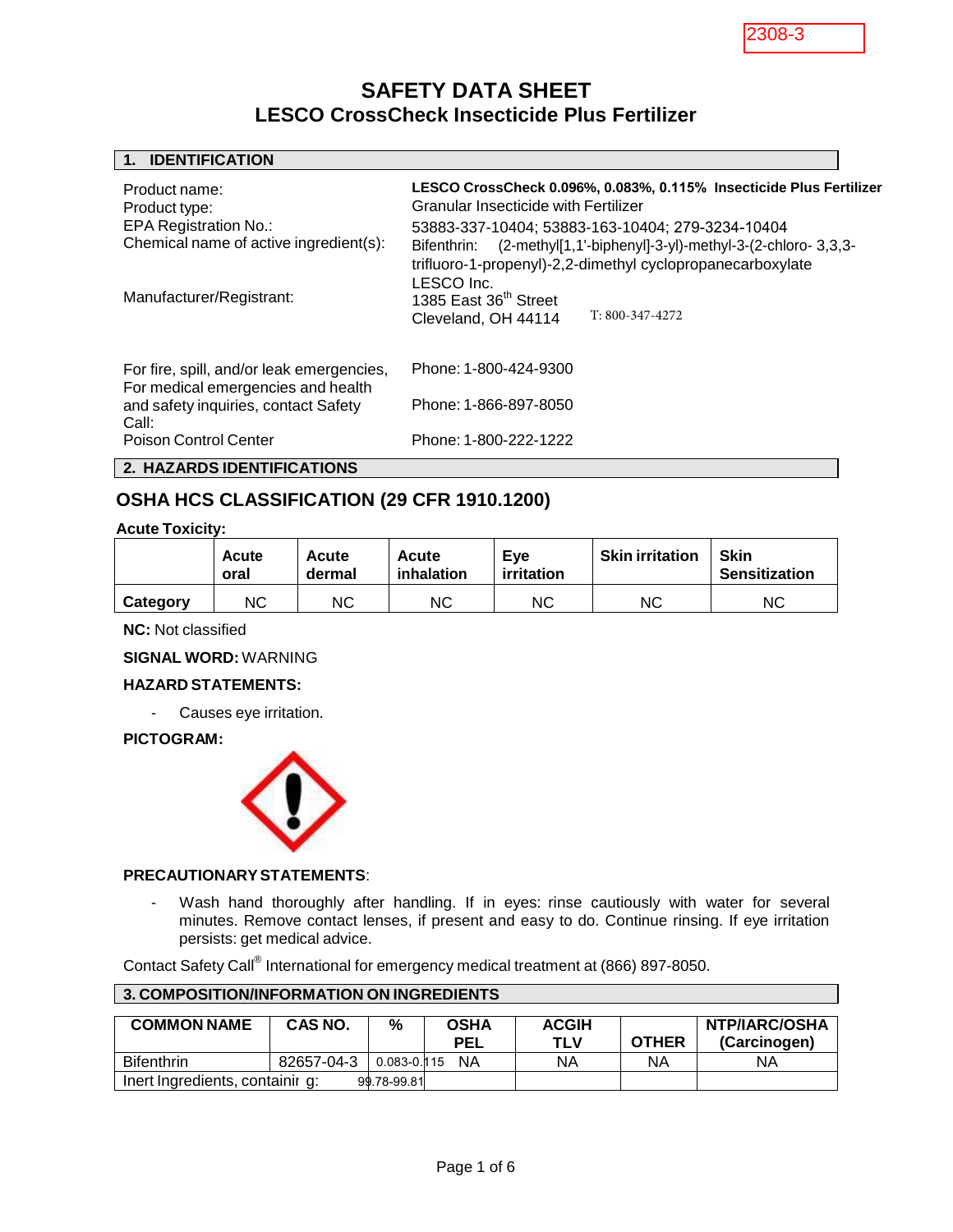# **SAFETY DATA SHEET LESCO CrossCheck Insecticide Plus Fertilizer**

|        | Crystalline silica<br>(quartz)*                                                            | 14808-60-7 | >0.1 | 10 mg/m $3$<br>(TWA)<br>(Respirable<br>Fraction)       | $0.05 \,\mathrm{mg/m^3}$<br>(TWA)<br>(Respirable<br>Fraction) | <b>NA</b>                                          | <b>IARC: 1**</b><br>NTP: 1***                                                         |
|--------|--------------------------------------------------------------------------------------------|------------|------|--------------------------------------------------------|---------------------------------------------------------------|----------------------------------------------------|---------------------------------------------------------------------------------------|
|        | Formulated with one or more of the following<br>ingredients. Check specific product label. |            |      | $0.03 - 0.042 -$<br>$0.065 - 0.069 -$<br>$0.096 - 0.1$ |                                                               | 82657-04-3                                         | <b>NE</b>                                                                             |
| Urea   | Formulated with one or more of the following ingredients. Check specific product label.    |            |      | $0 - 95$                                               |                                                               | $57-13-6$                                          | 10 $mqM3$ (dust                                                                       |
|        | Potassium Sulfate<br>Calcium Carbonate<br>Methylene Urea                                   |            |      | $0 - 95$<br>$0 - 95$<br>$0 - 60$                       |                                                               | 7778-80-5<br>1317-65-3<br>9011-05-6                | 5 mg/ $M^3$ (resp)<br>10 mg/ $M^3$<br>15 mg/ $M^3$ (dust)<br>5 mg/ $M^3$ (dust)       |
|        | Monoammonium Phosphate<br>Diammonium Phosphate                                             |            |      | $0 - 60$<br>$0 - 50$                                   |                                                               | 7722-76-1<br>7783-28-0                             | 15 mg/ $M^3$ (dust)<br>5 mg/ $M^3$ TLV<br>15 mg/ $M^3$ (dust)<br>5 mg/ $M^3$ (resp)   |
|        | Sodium bentonite<br>Potassium Chloride<br><b>Ammonium Sulfate</b>                          |            |      | $0 - 50$<br>$0 - 20$<br>$0 - 20$                       |                                                               | 1302-78-9<br>7447-40-7<br>7783-20-2                | 15 $mg/M^3$ (dust)<br>10 mg/ $M3$ (dust)<br>15 mg/ $M^3$ (dust)                       |
|        | Iron (Ferrous) Sulfate<br>Manganese Oxide<br>Magnesium Oxide<br>Potassium Nitrate          |            |      | $0 - 20$<br>$0 - 20$<br>$0 - 20$<br>$0 - 20$           |                                                               | 7720-78-7<br>1317-35-7<br>1309-48-4<br>7757-79-1   | 15 mg/ $M^3$ (dust)<br>15 mg/ $M^3$ (dust)<br>15 mg/ $M^3$ (dust)<br>Not Established  |
|        | Iron (Ferric) Oxide<br>Iron (Ferrous) Oxide<br>Magnesium Sulfate                           |            |      | $0 - 10$<br>$0 - 10$<br>$0 - 10$                       |                                                               | 1309-37-1<br>8047-67-4<br>7487-88-9                | 15 mg/ $M^3$ (dust)<br>Not Applicable<br>15 mg/ $M^3$ (dust)                          |
| Sulfur | Sulfate of Potash-Magnesia<br>Magnesium Carbonate<br>Manganese Compounds                   |            |      | $0 - 10$<br>$0 - 10$<br>$0 - 5$<br>$0 - 5$             |                                                               | 14977-37-8<br>39409-82-0<br>7704-34-9<br>7439-96-5 | Not Established<br>15 mg/ $M^3$ (dust)<br>5 ppm $(SO2)$<br>$.5 \text{ mg/M}^3$ (dust) |
|        | Sodium Chloride                                                                            |            |      | $0 - 5$                                                |                                                               | 7647-14-5                                          | 10 mg/ $M^3$ (dust)                                                                   |

NA=Not available; NA=Not applicable.

\*May be present as a naturally occurring mineral in the ingredients used in this formulation. The respirable portion of crystalline silica in this product is very small, and excessive inhalation is unlikely under normal conditions of use.

\*\*IARC Group 1: The agent (mixture) is carcinogenic to humans.

\*\*\*NTP Group 1: Substances or groups of substances, and medical treatments that are known to be carcinogenic.

#### **4. FIRST AID MEASURES**

| <b>FIRST AID</b>                                                                                                  |                                                                                 |  |  |  |  |  |  |  |
|-------------------------------------------------------------------------------------------------------------------|---------------------------------------------------------------------------------|--|--|--|--|--|--|--|
| IF IN EYES:                                                                                                       | • Hold eye open and rinse slowly and gently with water 15-20 minutes.           |  |  |  |  |  |  |  |
|                                                                                                                   | • Remove contact lenses, if present, after the first 5 minutes, then continuing |  |  |  |  |  |  |  |
|                                                                                                                   | rinsing eye.                                                                    |  |  |  |  |  |  |  |
|                                                                                                                   | • Call a poison control center or doctor for treatment advice.                  |  |  |  |  |  |  |  |
| Have the product container or label with you when calling a poison control center or doctor, or going             |                                                                                 |  |  |  |  |  |  |  |
| for treatment. You may also contact SafetyCall® at (866) 897-8050 for emergency medical treatment<br>information. |                                                                                 |  |  |  |  |  |  |  |
|                                                                                                                   |                                                                                 |  |  |  |  |  |  |  |
| 5. FIRE FIGHTING MEASURES                                                                                         |                                                                                 |  |  |  |  |  |  |  |

#### **FLASH POINT:** Not applicable

**FLAMMABLE LIMITS:** Not applicable

**EXTINGUISHING MEDIA:** Water fog, CO<sub>2</sub>, foam, dry chemical.

**HAZARDOUS DECOMPOSITION PRODUCTS:** During a fire, irritating and possibly toxic gases may be generated by thermal decomposition or combustion.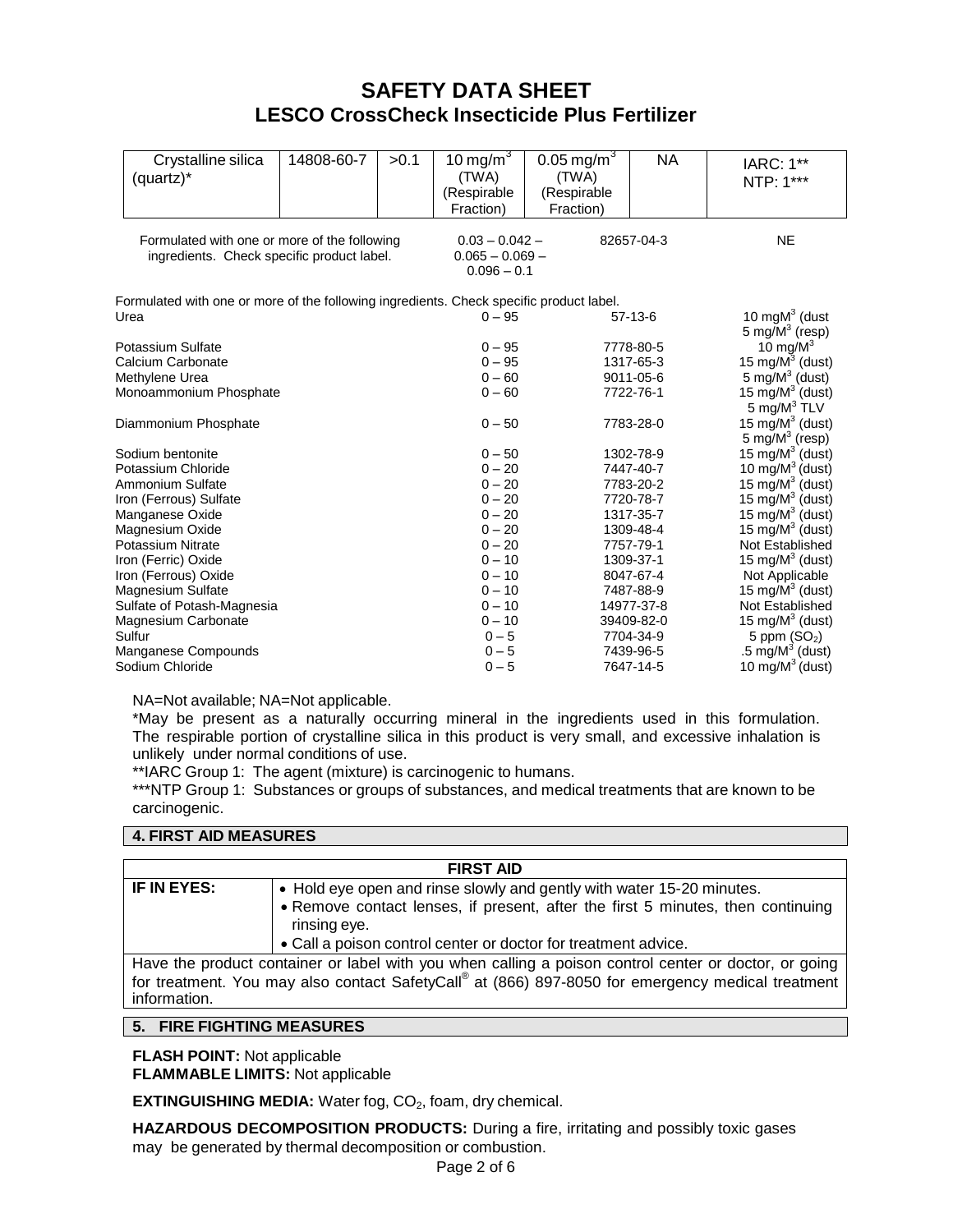## **SAFETY DATA SHEET**

### **LESCO CrossCheck Insecticide Plus Fertilizer**

**FIRE-FIGHTING PROCEDURES:** Fire fighters should wear full protective gear and selfcontained breathing apparatus. Contain runoff to prevent pollution. Fumes and smoke from fire may be hazardous.

#### **UNUSUAL FIRE & EXPLOSION HAZARDS:** None

#### **6. ACCIDENTAL RELEASE MEASURES**

**ACTION TO TAKE FOR SPILLS/LEAKS:** If material is spilled, isolate and post spill area. Wear protective clothing and personal protective equipment as noted in Section 8. Keep unprotected persons and animals out of the area. Keep material out of lakes, streams, ponds and sewer drains. Large spills should be covered to prevent dispersal. For dry material, use a wet sweeping compound or water to prevent the formation of dust. If water is used, prevent runoff or dispersion of excess liquid by diking and absorbing with a non-combustible absorbent such as clay, sand or soil. Vacuum, shovel or pump all waste material, including absorbent, into a drum and label contents for disposal. To clean and neutralize spill area, tools and equipment, wash with a suitable solution of caustic or soda ash, and an appropriate alcohol (i.e. methanol, ethanol or isopropanol). Follow this by washing with a strong soap and water solution. Absorb, as above, any excess liquid and add to the drums of waste already collected. Repeat if necessary. Dispose of drummed waste according to the method outlined in Section 13.

#### **7. HANDLING AND STORAGE**

Do not contaminate water, food, or feed by storage or disposal.

**PRECAUTIONS TO BE TAKEN IN HANDLING:** Do not use or store near heat or open flame. Carefully open containers and after partial use close container tightly. Avoid contact with skin, eyes or clothing. Avoid breathing spray mist. Wash thoroughly with soap and water after handling. Remove contaminated clothing and wash before reuse.

**PRECAUTIONS TO BE TAKEN IN STORAGE**: Store product in its original container in a cool dry locked place out of the reach of children and animals.

**STORAGE TEMPERATURE (MIN/MAX):** Normal ambient temperatures. Avoid exposure to extreme temperatures.

#### **8. EXPOSURE CONTROLS/PERSONAL PROTECTION**

**THE FOLLOWING RECOMMENDATIONS FOR EXPOSURE CONTROLS/PERSONAL PROTECTION ARE INTENDED FOR THE MANUFACTURE, FORMULATION, PACKAGING AND USE OF THIS PRODUCT.**

**FOR COMMERCIAL APPLICATIONS AND/OR ON-FARM APPLICATIONS CONSULT THE PRODUCT LABEL.**

**EYE PROTECTION:** Protective eyewear or chemical safety glasses with side shields or chemical goggles when working in non-ventilated spaces.

**SKIN PROTECTION:** Long-sleeve shirt, long pants, shoes plus socks.

**HAND PROTECTION:** Wear chemical protective gloves made of materials such as rubber or neoprene.

**RESPIRATOR REQUIREMENTS:** When respirators are required, select NIOSH approved equipment based on actual or potential airborne concentrations and in accordance with the appropriate regulatory standards and/or industry recommendations.

**VENTILATION:** Adequate ventilation should be used to minimize the need for personal protective equipment.

**WORK HYGIENIC PRACTICES:** Clean water should be available to rinse eyes and skin in case of chemical exposure. Wash thoroughly with soap and water after handling and before eating, drinking, chewing gum, or using tobacco. Shower at the end of the workday.

**ADDITIONAL PROTECTIVE MEASURES:** Follow manufacturer's instructions for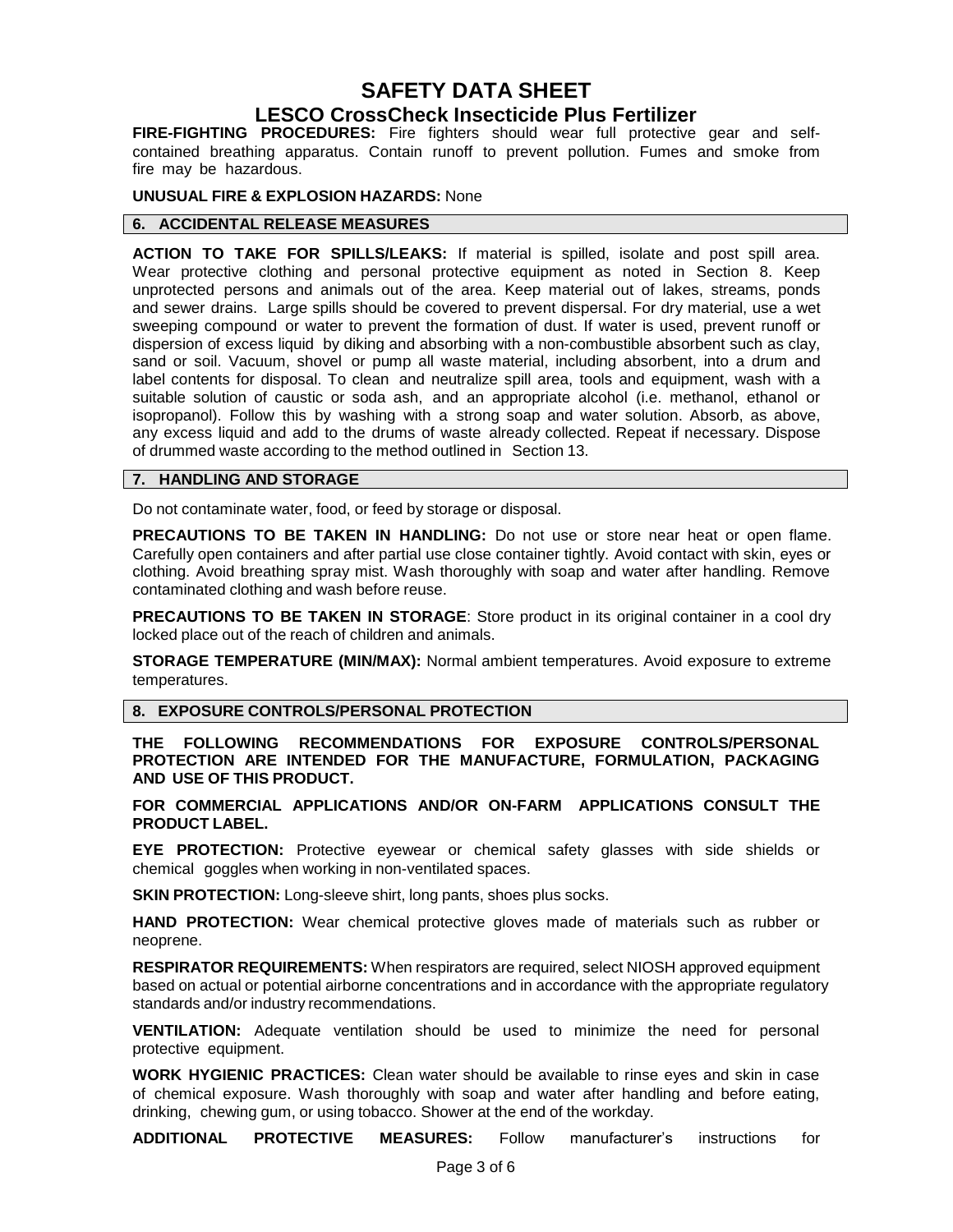## **SAFETY DATA SHEET**

## **LESCO CrossCheck Insecticide Plus Fertilizer**

cleaning/maintaining PPE. If no such instructions for washables, use detergent and hot water. Keep and wash PPE separately from other laundry.

#### **EXPOSURE GUIDELINES:** Refer to Section 3.

**ENGINEERING CONTROLS:** Use local exhaust at all process locations where dust may be emitted. Ventilate all transport vehicles prior to unloading.

#### **9. PHYSICAL AND CHEMICAL PROPERTIES**

**APPEARANCE:** Multi-colored solid granules **ODOR:** bland, characteristic odor **pH:** 5.0 – 6.5 **FLASH POINT:** Not applicable **BULK DENSITY:** 45 – 55 lbs/cu. ft.

#### **10. STABILITY AND REACTIVITY**

**STABILITY:** Stable under normal conditions.

**CONDITIONS TO AVOID:** Excessive heat and fire.

**INCOMPATIBLE MATERIALS:** Strong acids, caustic compounds, humid-wet conditions

**HAZARDOUS DECOMPOSITION PRODUCTS:** During a fire, irritating and possibly toxic gases may be generated by thermal decomposition or combustion.

**HAZARDOUS POLYMERIZATION:** Will not occur.

#### **11. TOXICOLOGICAL INFORMATION**

#### **ACUTE TOXICITY/IRRITATION:**

**Ingestion:** No specific symptoms of over-exposure to the herbicide active ingredient are known to occur. Ingestion of fertilizer components may cause nausea, vomiting, cramps, and diarrhea.

**Inhalation**: Excessive inhalation of fertilizer dust may irritate nose, throat and upper respiratory tract.

**Eye Irritation:** Slight, reversible irritation to the eye

**Skin Irritation:** May cause slight mechanical irritation.

**Dermal Sensitization:** Possible skin sensitization or allergic reaction in susceptible persons.

**PRIMARY ROUTES OF EXPOSURE:** Inhalation, ingestion, skin or eye contact.

**MEDICAL CONDITIONS AGGRAVATED BY EXPOSURE:** Existing skin irritation or lesions, asthma or pulmonary disease.

**POTENTIAL HEALTH EFFECTS:** Effects from overexposure may result from either swallowing, inhaling or coming into contact with the skin or eyes. Symptoms of overexposure include bleeding from the nose, tremors and convulsions. Contact with bifenthrin may occasionally produce skin sensations such as rashes, numbing, burning or tingling. These skin sensations are reversible and usually subside within 12 hours.

**CHRONIC EFFECTS FROM OVEREXPOSURE:** No data available for the formulation. In studies with laboratory animals, bifenthrin did not cause reproductive toxicity or teratogenicity. Tremors were associated with repeated exposure of laboratory animals to bifenthrin. In lifetime feeding studies conducted with rodents, a slight increase in the incidence of urinary bladder tumors at the highest dose in male mice was considered to be an equivocal response, not evidence of a clear compound- related effect. The overall absence of genotoxicity has been demonstrated in mutagenicity tests with bifenthrin. EPA has classified bifenthrin as Class C, possible human carcinogen.

Excessive inhalation of crystalline silica (quartz) may cause lung injury. Prolonged ore repeated overexposure may cause liver and thyroid effects.

**CARCINOGENS:** Crystalline silica (quartz) component is classified as a carcinogen by NTP and IARC.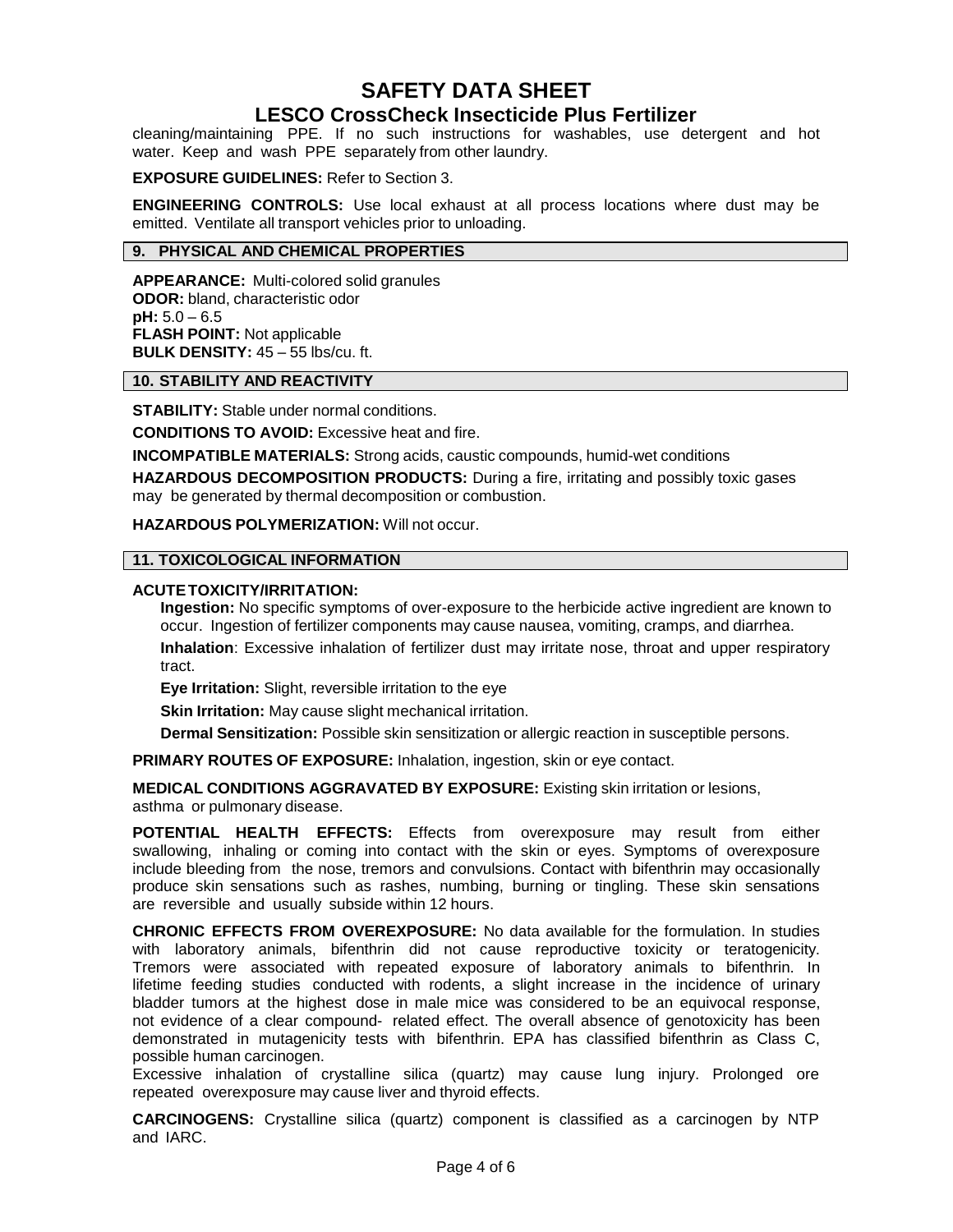# **SAFETY DATA SHEET LESCO CrossCheck Insecticide Plus Fertilizer**

### **12. ECOLOGICAL INFORMATION**

**ENVIRONMENTAL HAZARDS:** This pesticide is extremely toxic to fish and aquatic invertebrates. Do not apply when weather conditions favor drift from treated areas. Drift and run off from treated areas may be hazardous to aquatic organisms in neighboring areas. To protect the environment, do not allow pesticide to enter or run off into storm drains, drainage ditches, gutters or surface waters. Applying this product in calm weather when rain is not predicted for the next 24 hours will help to ensure that wind or rain does not blow or wash pesticide off the treatment area. Sweeping any product that lands on a driveway, sidewalk, or street, back onto the treated area of the lawn or garden will help to prevent run off to water bodies or drainage systems.

**ECOTOXICOLOGICAL INFORMATION:** (based on Bifenthrin Technical data)

#### **Aquatic Organisms Effects:**

Rainbow trout LC<sub>50</sub>: 0.00015

mg/L Bluegill  $LC_{50}$ : 0.00035

mg/L Daphnia magna  $EC_{50}$ :

0.0016 µg/L **Effects on Birds:**

Mallard Duck  $LD_{50}$  (21-day): 2150 mg/kg

Bobwhite quail  $LD_{50}$  (21-day): 1,800 mg/kg

**ENVIRONMENTAL FATE:** No data available for the formulation. Bifenthrin has moderate stability in the soil under aerobic conditions (half-life range from 65 – 125 days depending on soil type) and is stable at a wide range of pH values. Bifenthrin has a high Log Pow (>6.0), a high affinity for organic matter, and is not mobile in soil. Therefore, there is little potential for movement into ground water. There is the potential for bifenthrin to bioconcentrate (BCF =  $11,750$ ).

#### **13. DISPOSAL CONSIDERATIONS**

**PESTICIDE DISPOSAL:** Pesticide wastes are toxic. Open dumping or burning of this material or its packaging is prohibited. Do not contaminate water, food, or feed by storage or disposal. Improper disposal of excess pesticide, spray mixture, or rinsate is a violation of Federal Law. Dispose of excess or waste pesticide by use according to label directions, or contact your State Pesticide or Environmental Control Agency, or the Hazardous Waste representative at the nearest EPA Regional Office for guidance.

**CONTAINER DISPOSAL:** Dispose of product containers, waste containers, and residues according to label instructions and local, state, and federal health and environmental regulations.

#### **14. TRANSPORT INFORMATION**

#### **DOT CLASSIFICATION:**

Not Regulated.

**U.S. Surface Freight Class:** Fertilizing compound mixed with insecticide

#### **INTERNATIONAL TRANSPORTATION:**

**IMO (vessel):** Not Regulated.

**IATA (air):** Not Regulated.

#### **15. REGULATORY INFORMATION**

#### **FIFRA INFORMATION:**

This chemical is a pesticide product registered by the Environmental Protection Agency and is subject to certain labeling requirements under federal pesticide law. These requirements differ from the classification criteria and hazard information for safety data sheet, and for workplace labels of non- pesticide chemicals. Following is the hazard information as required on the pesticide label.